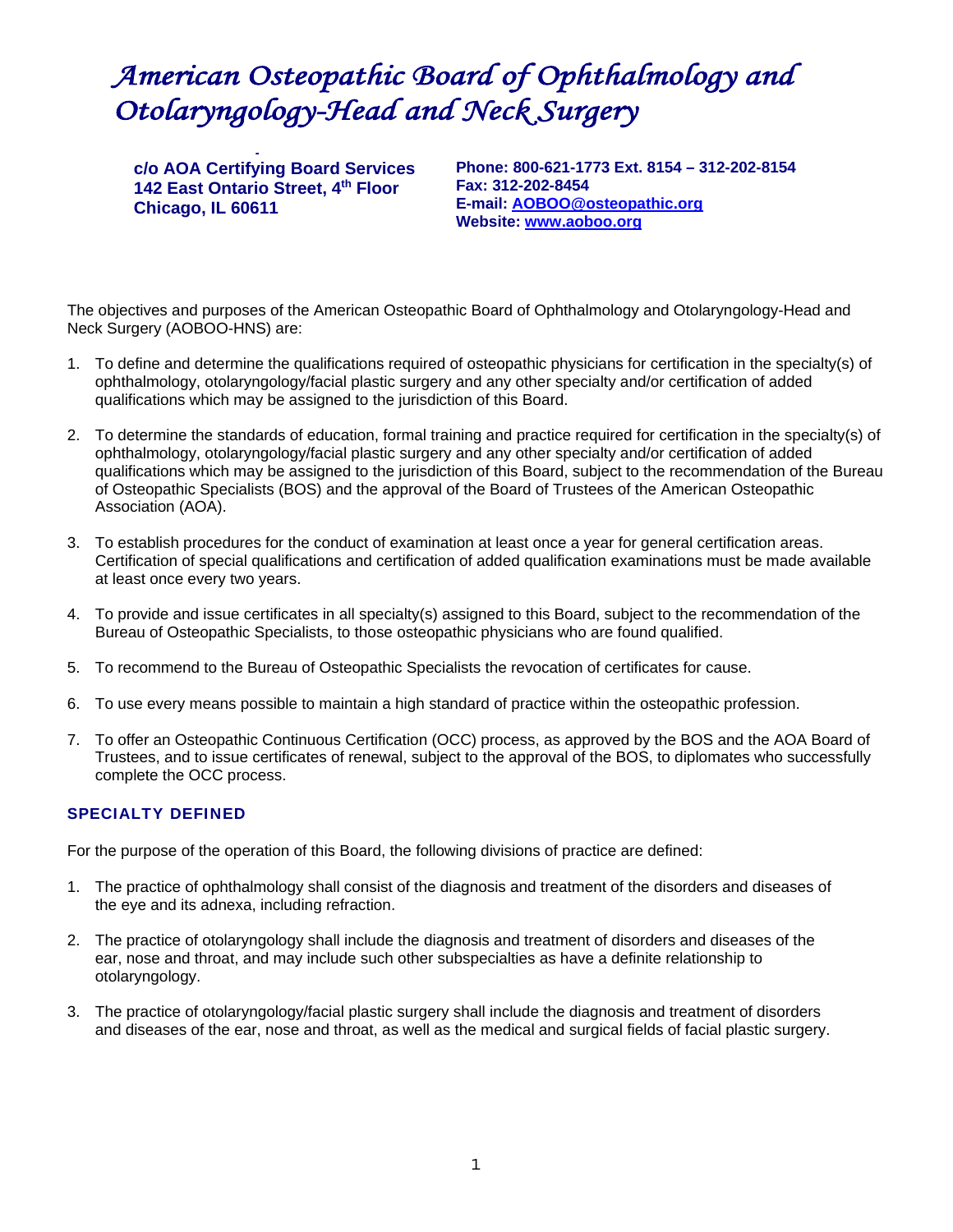# REQUIREMENTS FOR CERTIFICATION

The American Osteopathic Board of Ophthalmology and Otolaryngology-Head and Neck Surgery (hereafter referred to as the "Board") will accept for examination for certification only osteopathic physicians who are specializing in one or more of the specialties under the jurisdiction of this Board. It shall be the policy of this Board to require the Credentials Committee to carefully scrutinize the scope of specialty practice represented in each candidate's report. Unless the candidate presents evidence that the scope of his/her specialty practice is sufficiently varied and of a major character, the Credentials Committee shall not recommend the candidate for certification.

The candidate for certification by the AOA through the American Osteopathic Board of Ophthalmology and Otolaryngology-Head and Neck Surgery must meet the following requirements:

- 1. The candidate must have graduated from an AOA-accredited College of Osteopathic Medicine.
- 2. The candidate must maintain an unrestricted license to practice in the state or territory where his/her practice is conducted.
- 3. The candidate must conform to the standards set forth in the AOA Code of Ethics.
- 4. **The candidate must maintain continuous and uninterrupted membership in the AOA or the Canadian Osteopathic Association throughout the certification process. Following the examination process, if a candidate is found to be delinquent in his/her maintenance of membership and payment of membership dues, certification may be delayed.**
- 5. The candidate must have satisfactorily completed an AOA-approved OGME-1 residency training year.
- 6. The candidate must have satisfactorily completed an AOA-approved residency training program in one of the specialties under the jurisdiction of this Board after the required OGME-1 residency training year. The training program must encompass all aspects of the particular specialty, including adequate training in the basic medical sciences, with emphasis on the osteopathic principles as related to the specialty. The required number of years of residency training in each specialty are as follows:
	- a. Ophthalmology: a minimum of three (3) years of AOA-approved residency training in ophthalmology after the required OGME-1 residency training year.
	- b. Otolaryngology/Facial Plastic Surgery: a minimum of four (4) years of AOA-approved residency training in otolaryngology/facial plastic surgery after the required OGME-1 residency training year.
- 7. Following satisfactory compliance with the prescribed requirements for examination, the candidate is required to pass appropriate examinations planned to evaluate an understanding of the scientific bases of the problems involved in ophthalmology and otolaryngology/facial plastic surgery, familiarity with the current advances in these specialties, and possession of sound judgment and high degree of skill in the diagnostic and therapeutic procedures involved in the practice of these specialties.
- 8. Candidates for examination for certification are required to file an application which shall set forth their qualifications for examination.
- 9. All candidates for certification will be issued time-dated certificates valid for a ten (10) year period starting in the year 2000 (ophthalmology) and 2002 (otolaryngology/facial plastic surgery), after which the diplomate must make application to the OCC process (see Appendix D for additional information). The Board will make available, beginning in the eighth year of certification, the opportunity to take the OCC written examination (formerly referred to as recertification).

# REQUIREMENTS FOR CERTIFICATION OF ADDED QUALIFICATIONS

Certification of added qualifications (CAQ) constitutes a modification of a general certificate of special qualifications to reflect additional training and satisfactory completion of a certifying examination in that field. The training required for added qualifications must incorporate a specific and identifiable body of knowledge within the broader practice of the general subspecialty.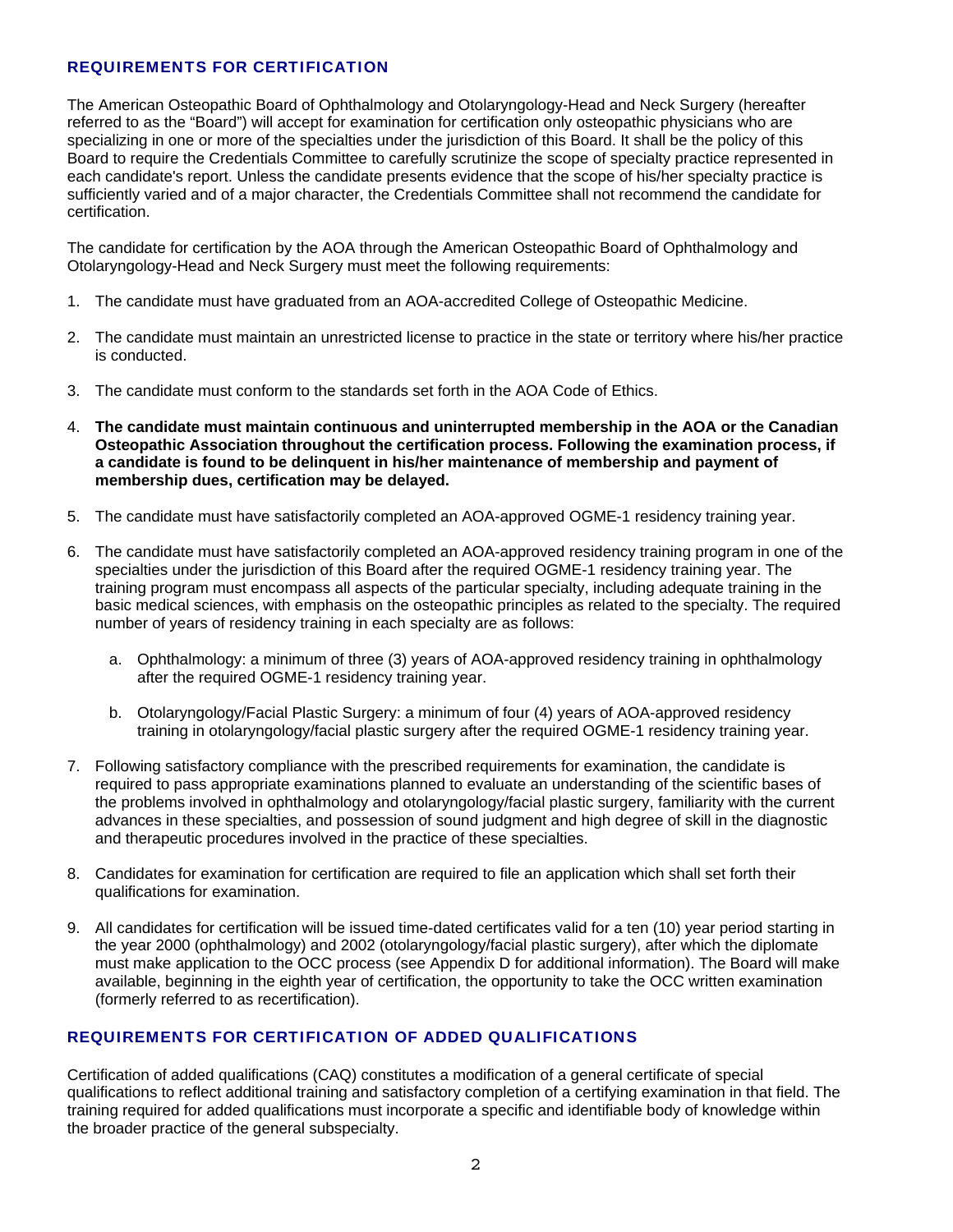To be eligible to sit for an examination for an otolaryngic allergy CAQ, the applicant must meet the following minimum requirements:

- 1. The applicant must be certified by this Board in otolaryngology or otolaryngology/facial plastic surgery.
- 2. The applicant must have completed one (1) year of AOA or AOCOO-HNS-approved training in otolaryngic allergy (may consist of a two (2) or three (3) year interrupted post-residency fellowship).
- 3. The applicant must pass a written and oral examination. The written examination shall consist of multiple choice questions covering all aspects of otolaryngic allergy including basic science, immunology, clinical performance, testing, desensitization, etc. The oral examination shall consist of case studies as prescribed by this Board. Case studies must reflect techniques and methodologies that adhere to approved methods. They must adhere to accepted policies regarding set testing, in vitro testing and food testing. Cases must be from the past two (2) years and must include one (1) food allergy case. Treatment may consist of avoidance, chemotherapy and/or immunotherapy. Documentation must include diagnosis, therapy, protocol and response. Patients must have been followed for at least six (6) months.

# BOARD ELIGIBILITY

**Definition:** The time frame when upon completion of an AOA-approved training program, osteopathic physicians and surgeons are eligible to begin the certification process and to declare their status as board eligible in their specialty.

**Notification:** All residents and fellows in AOA-approved programs shall be notified by the Board of the definition and deadline of board eligibility.

**Time Frame:** Board eligibility commences upon completion of the specialty training program and terminates on December 31 of the following sixth year.

- 1. Board eligibility status will automatically be terminated and so recorded by the AOA and the Board:
	- a. At the end of the board eligibility time frame, or
	- b. Following resolution of an appeal, or
	- c. Upon award of certification
- 2. In view of a candidate's right to appeal the results of a failed examination, if board eligibility would have terminated as a result of lapse of the six (6) year time frame, the designation of board eligible shall not terminate until the appeal has been resolved.
- 3. Candidates may not use the designation of board eligible at any time after the termination of board eligibility.

# **Certification Eligibility**

- 1. Candidates are eligible to become certified at any time within the board eligibility time frame.
- 2. Candidates who have initiated the certification process in their specialty by sitting for an examination prior to July 1, 2009 may continue to pursue certification at any time (after the board eligibility time frame) based upon the Board's requirements prior to July 1, 2009.
- 3. Candidates who have not initiated the certification process by sitting for an examination in their specialty prior to July 1, 2009 may become certified only by successfully completing the certification examination pathway process.
- 4. Candidates who are not successful in becoming certified at the conclusion of the final pathway process are no longer eligible to become certified in their specialty.

### **Certification Examination Pathway Process**

### **1. Initial Pathway**

- a. Candidates must petition the Board for entry into the initial pathway process. Candidates will be automatically registered for the initial pathway upon completion of the Board's application process.
- b. The Board will accept all applicants who have met the entry requirements into the process.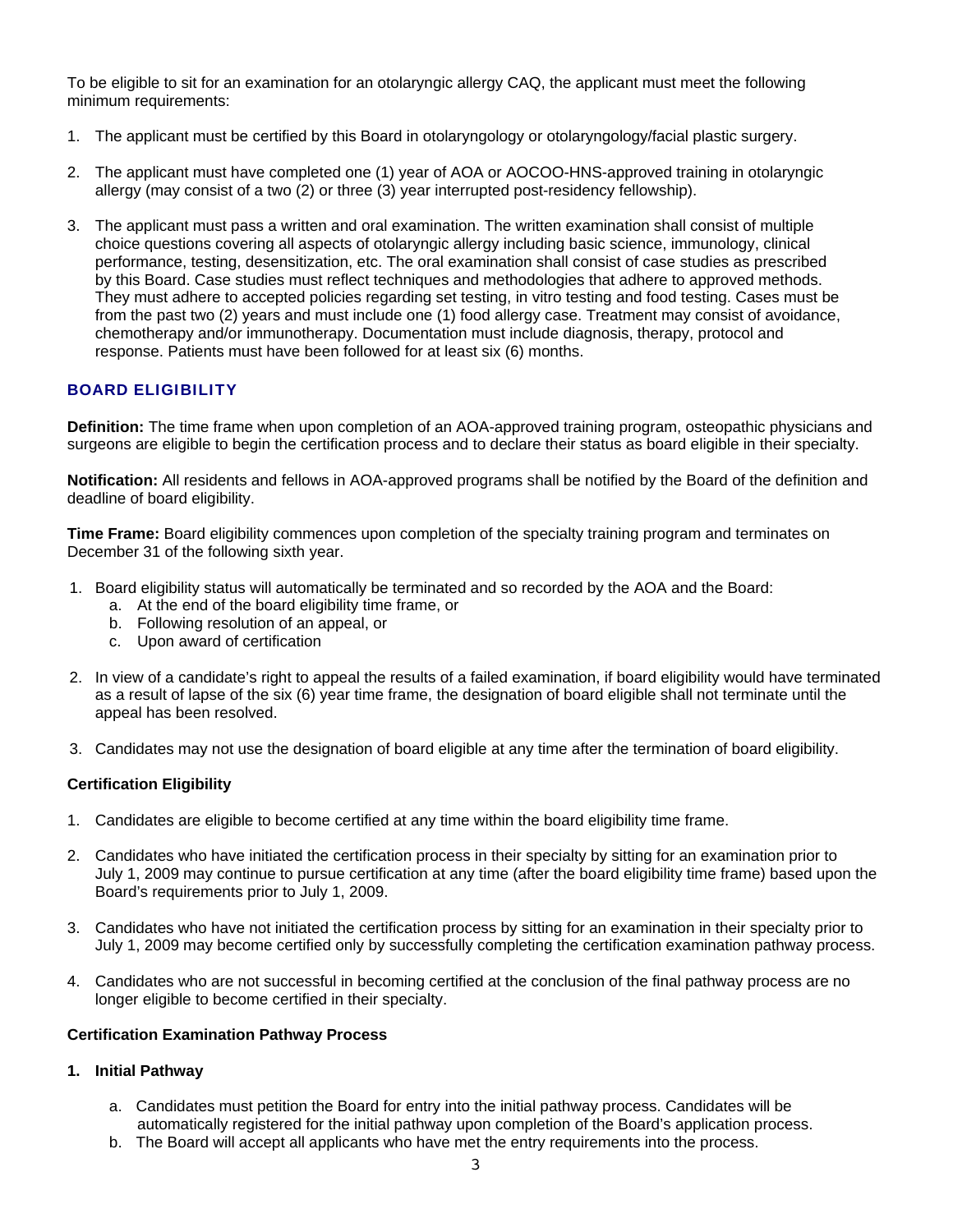- c. Upon acceptance into the process, the candidate must follow the pathway outlined below. Prior activity toward certification will not be recognized in the initial pathway process if applicable.
	- i. Candidates must enter at the beginning of the Board's certification process.
	- ii. Candidates must follow the process as outlined by the Board's requirements during the six (6) years of board eligibility.
	- iii. Candidates must complete certification during the six (6) year period of board eligibility.
	- iv. Candidates who have not completed certification during the six (6) year period of board eligibility, their ability to complete certification shall terminate and they then may reenter the certification process via the first reentry process.

# **2. First Re-Entry Process**

- a. Candidates must petition the Board for entry into the certification process.
- b. Upon acceptance by the Board the candidate must follow the following process:
	- i. The candidate must start at the beginning of the certification process. Prior activity toward certification will not be recognized in the first re-entry process.
	- ii. Candidates must participate in the first available administration of the qualifying examination.
	- iii. The candidate will have two (2) attempts to pass each step of the examination process.
	- iv. If unsuccessful on a given administration, the candidate must participate in the next available examination administration.
	- v. Candidates who were not successful in becoming certified at the end of the first re-entry pathway process may pursue certification only by petitioning the certifying board for entry into the final pathway process.

# **3. Final Pathway**

- a. Candidates must petition the Board for entry into the final pathway process.
- b. The Board is required to establish criteria that must be met prior to granting entry into the final pathway process.
	- i. These criteria must be approved by the Standards Review Committee of the AOA Bureau of Osteopathic Specialists (BOS).
	- ii. Upon notification of the criteria, the candidate must display efforts to conform and satisfy the requirements without delay.
- c. Upon completion of the requirements, the candidate must follow the pathway outlined below. Prior activity toward certification will not be recognized in the final pathway process.
	- i. Candidates must enter at the beginning of the Board's certification process.
	- ii. Candidates must participate in the first available administration of the qualifying examination.
	- iii. The candidate will have two (2) attempts to pass each step of the examination process.
	- iv. If unsuccessful on a given administration, the candidate must participate in the next available examination administration.
- d. Candidates who were not successful in becoming certified at the end of the final pathway have no further opportunity to become certified in their specialty.

# APPLICATION FOR EXAMINATION

# **Eligibility for the written qualifying examination (first time candidate):**

- 1. Candidate may be in his/her final year of residency training (senior resident).
- 2. Candidate must have all previous years of residency training reviewed and approved by the Specialty College.

# **The candidate shall:**

- 1. Make written application on a form provided by the administrative secretary of the Board.
- 2. Provide the following documentation at the time the application is submitted:

# Photostatic copies of:

a. Diploma of graduation from AOA-approved College of Osteopathic Medicine

b. Diploma of internship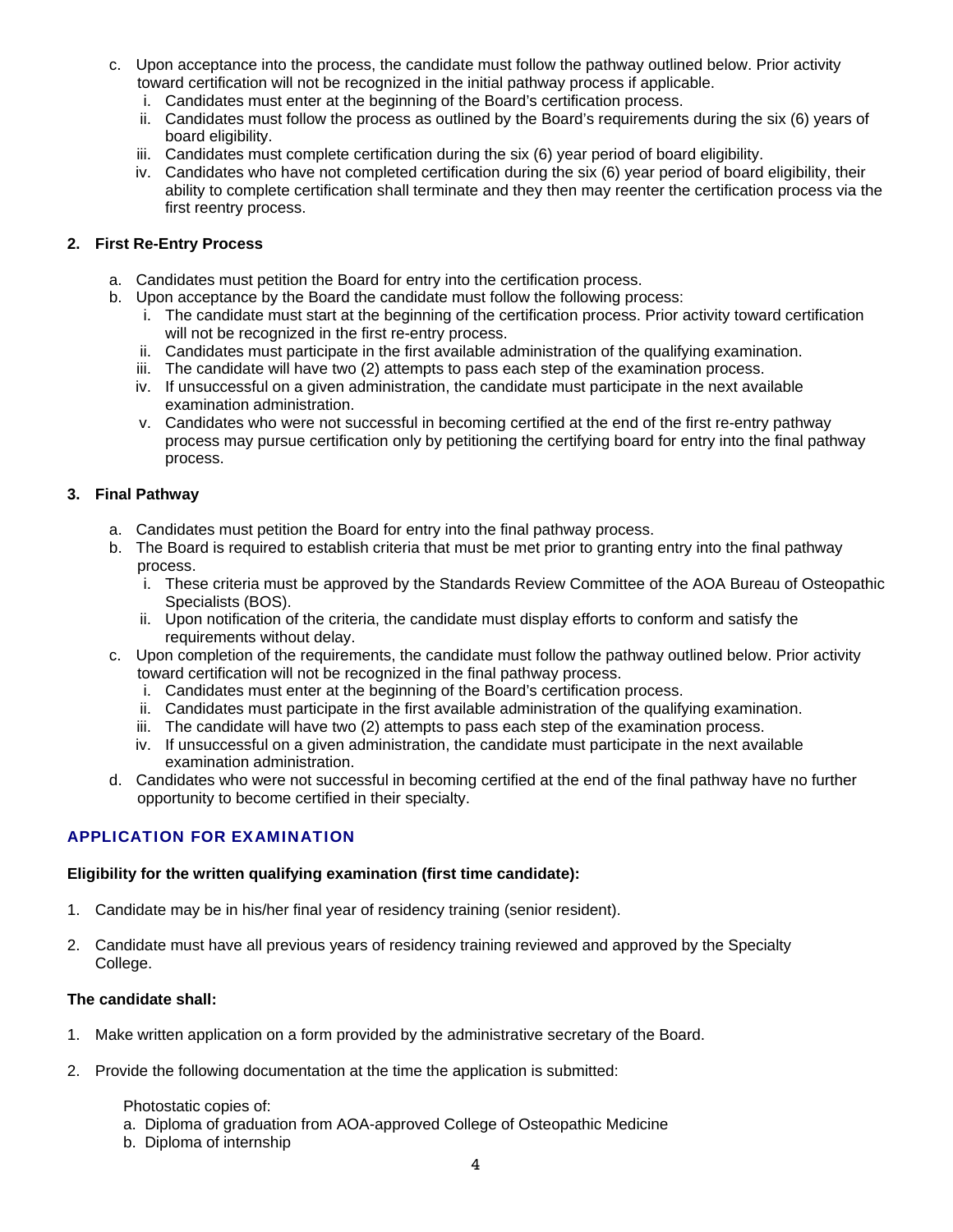- c. Diploma of residency (upon completion)
- d. Certificate of unrestricted license or military jurisdiction
- e. Verification of program complete status from Specialty College
- f. Letter signed by the program director, testifying to the candidate's status as a resident, including the dates of the training program
- 3. Submit all documentation and other data referred to in this document to the Board by March 31 preceding the annual meeting of the Board. Failure of the candidate to submit all required data for the completion of his/her application on or before the deadline stated above may defer consideration of his/her application by the Credentials Committee in the current year.
- 4. Submit the required fee(s) with the application. No part of the application fee shall be returned without candidate's written request and Board approval. A fee schedule shall either be provided with the application for examination or at the request of the candidate.

### **Eligibility for the oral certifying examination:**

- 1. The candidate must have successfully completed the written qualifying examination.
- 2. The candidate must submit a letter of intent (samples are available on the Board website www.aoboo.org) to take the oral certifying examination and an oral examination application. The examination fee must accompany the letter and application.
- 3. The candidate shall demonstrate eligibility for the examination in any other manner required by the Board.
- 4. **In order to enter the final phase of certification, the candidate must have achieved program complete status from the Specialty College, and all the documentation requested at the time of original application submission MUST be in the candidate's file.**

# RULES FOR THE CONDUCT OF EXAMINATIONS

### **Written Qualifying Examination**

The written examination may be taken upon completion of the required number of years of residency training and in compliance with the requirements for certification. Questions on the examination shall be based on factual information relating to the science of the particular specialty. Subjects for the examination may include: basic science, clinical medicine and surgical management. The format of the written examination may include, but not be limited to, multiple choice and short essay.

On the day of examination, the candidate must register and show picture identification. The candidate will receive an envelope containing an exam ID number, file update form and any other applicable information and instructions. The candidate must place only this exam ID number on the examination score sheets and test booklet cover. The file update form is to be filled out and returned to the examination staff at the registration desk. The examination answer sheet(s) will be provided by the Board to a psychometric consultant for grading. On the day of the examination, none of the following items will be allowed in the examination area: cell phones, PDAs or other electronic devices, printed material relating to examination questions, handbags, briefcases, backpacks or suitcases. The examination team will not be responsible for the storage of an examinee's personal property. Violation of this requirement may result in termination of the examination.

In accordance with the AOA Bureau of Osteopathic Specialists Standards Review Committee, the written examination process is reviewed by a psychometrician who finds the examination process to be psychometrically sound and defensible and follows the rules of practice established in the APA/AERA National Standards for Education and Psychological Testing. Pass and fail decisions are based solely on the content mastery displayed by the candidate.

# **Oral Certifying Examination**

### **In order to enter the final phase of certification (oral certifying examination), the candidate must have achieved program complete status from the Specialty College**.

The oral certifying examination shall be given to the candidates individually. Clinical problems and clinical case presentations shall be presented within the range of the questions approved by the Board and in the manner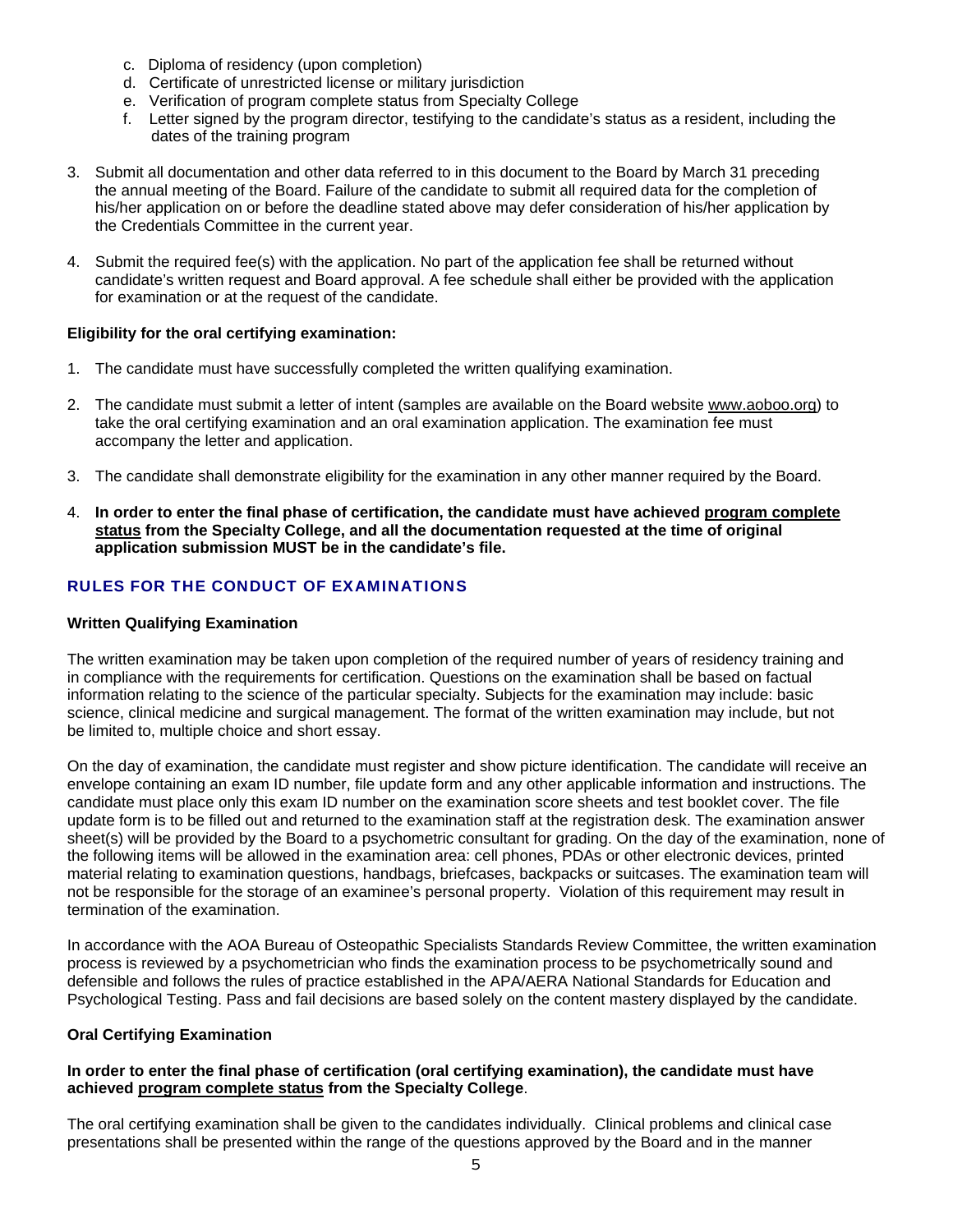prescribed by the Board. Examiners will provide candidates with patient cases. Cases include presenting problems and statements made by the patient and may include laboratory reports and/or studies appropriate to the etiology of the condition. Candidates participate in the examination by offering initial/suspected possible diagnoses, interpretation of labs and imaging studies, differential diagnosis, proposed treatment options, case management and possible troubleshooting. The examination shall be designed to evaluate judgmental processes and the candidate's ability to solve clinical problems. At least one question shall embrace the osteopathic philosophy of disease as it pertains to the particular specialty.

On the day of examination, the candidate must register and show picture identification. The candidate will receive an envelope containing an ID number badge, file update form and any other applicable information and instructions. The file update form is to be filled out and returned to the examination staff at the registration desk immediately following the examination.

Candidates are expected to conduct themselves according to the honor system, respecting the integrity of the examination and protecting their fellow examinees. Under no circumstances should the candidate speak to other candidates about the examination questions or examination process. Failure to comply will result in invalidation of the examination and constitutes a failure, as well as an ethical violation, which will be stated in the candidate's official Board file and reported to the AOA. On the day of the examination, none of the following items will be allowed in the examination area: cell phones, PDAs or other electronic devices, printed material relating to examination questions, handbags, briefcases, backpacks or suitcases. The examination team will not be responsible for the storage of an examinee's personal property. Violation of this requirement may result in termination of the examination.

In accordance with the AOA Bureau of Osteopathic Specialists Standards Review Committee, the oral examination process is reviewed by a psychometrician who finds the examination process to be psychometrically sound and defensible and follows the rules of practice established in the APA/AERA National Standards for Education and Psychological Testing. Pass and fail decisions are based solely on the content mastery displayed by the candidate.

# EXAMINATION GRADES

All examination records shall be submitted by the chairman of the Examination Committee to the Board, and the entire Board shall determine the final grade of each portion of the examination.

The Board sets passing standards for the written and oral examinations, using an acceptable measurement model known as "criterion-referenced standard setting." Using this model, the Board specifies the particular content and level of content difficulty necessary to be considered a passing candidate. Board members, who are themselves all certified, come from both practice and academic settings. The standard represents the minimal knowledge specified to be considered a successful ophthalmologist and/or otolaryngologist.

All examination results are reviewed and approved by the entire Board. Candidates will be notified **no later than 60 days** following the Board's decision. Candidates failing any part of the examination process will subsequently receive a deficiency report.

A passing grade in each portion (written and oral) of the examination process must be received for a candidate to be recommended for certification. After a candidate has met all requirements and successfully passed the examinations, the Board makes a recommendation to the AOA Bureau of Osteopathic Specialists for certification. The AOA will inform the candidate in writing of his/her certification and certificate number. The Board office is also notified, at which time the Board will order the certificate to be printed.

### FAILURE OF AN EXAMINATION WITHIN THE CERTIFICATION ELIGIBILITY TIME FRAME

Following an initial or second failure in the written and/or oral examinations, the candidate may apply for reexamination and shall be required to pay an examination fee as determined by the Board. Applicants for reexamination shall be required to take the examination within a two (2) year period following the initial or second failure. If the candidate fails to take the examination within this period, the candidate's file shall be considered inactive. Any further application shall be considered as a new application at the discretion of the Board.

If the candidate fails three (3) successive examinations, he/she must provide documentation of a minimum of seventy-five (75) hours of current graduate study (continuing medical education) in the specialty in which he/she is seeking certification. Hours acceptable for submission for consideration must have been earned between the date of the most recent failure and the submission date. Following submission of this documentation (deadline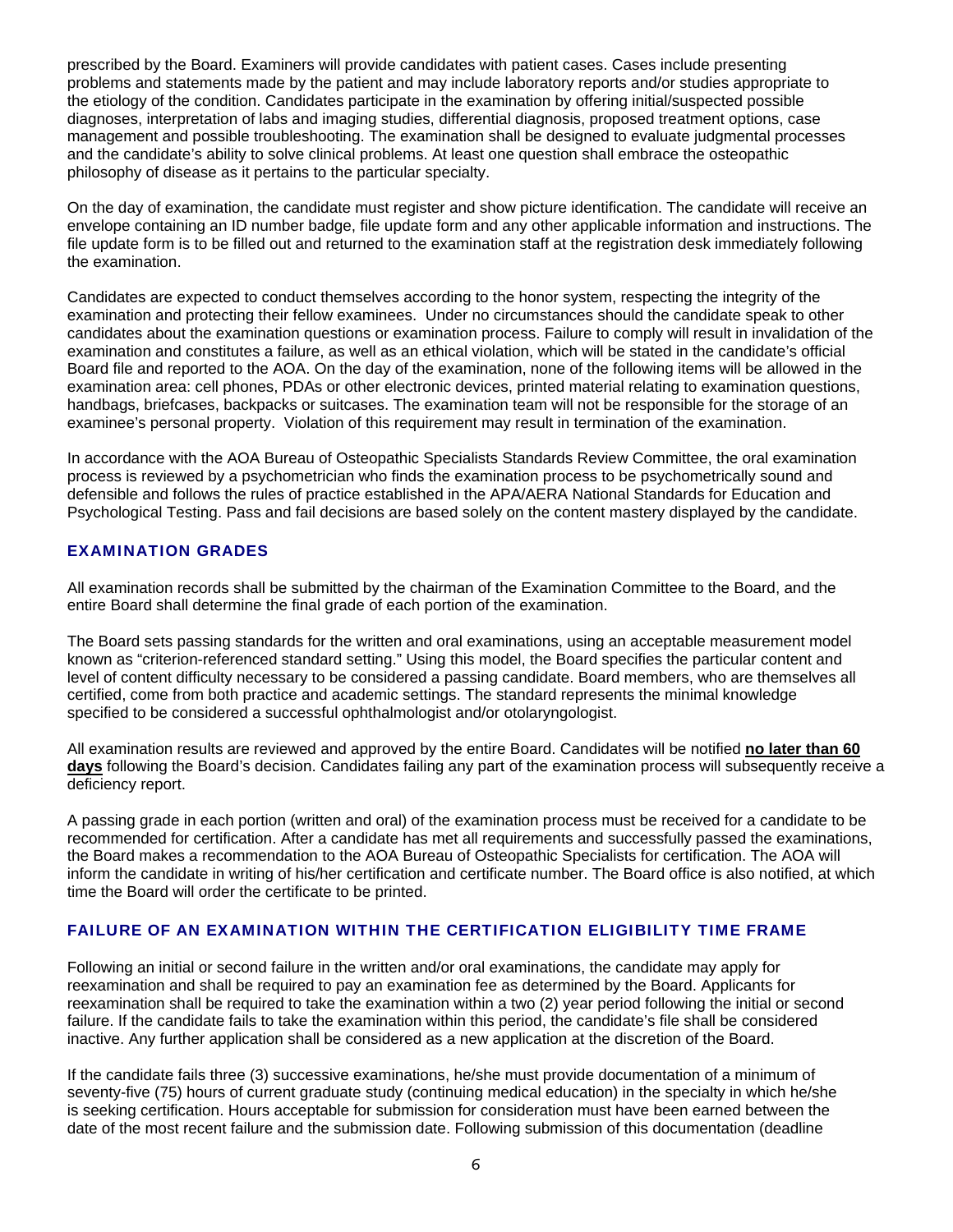February 15), the Credentials Committee will convene to review it. Approval of this documentation by the Credentials Committee is required prior to retaking an examination.

# APPEAL MECHANISM

If the candidate believes that the action of the Board constitutes unequal application of regulations and requirements or standards, unwarranted discrimination, prejudice, unfairness or improper conduct of all or any part of an examination conducted by the Board, the candidate has the right to appeal to the Appeal Committee of the Board.

Appeal policy for examinations in ophthalmology, otolaryngology/facial plastic surgery and otolaryngic allergy are:

- 1. Scope of Appeal
	- a. Appealable Issues: Candidates may appeal to the AOBOO-HNS to raise concerns relative to the examination's administration (i.e., alleged bias/prejudice of a member of an examination team or failure to follow established examination procedures).
	- b. Non-Appealable Issues: The AOBOO-HNS will not consider appeals based on examination content, sufficiency or accuracy of answers given to examination questions, scoring of the examination, scoring of answers to individual questions, and/or the determination of the minimum passing score.
- 2. Procedure for Appeal
	- a. Appeal Request Form: In order to appeal concerning the examination, a candidate must set forth the basis for the appeal on an appeal request form and submit the form to a member of the examination team. Appeal request forms will be provided to all certification candidates prior to the commencement of the examination. Additional copies of the appeal request form will be available upon request to the examination team. The appellant must submit the completed appeal request form to the examination team within **two (2) hours** following the completion of the examination.
	- b. Late Appeals: All appeals submitted after the two-hour deadline for submission of the appeal request form will be denied.
	- c. Evaluation of Appeal: Each appeal submitted on an appeal request form within two hours of completion of the examination will be considered by the AOBOO-HNS Appeal Committee. A majority vote of the committee will determine whether the AOBOO-HNS accepts or denies the appeal.
	- d. Notification of Candidates: Candidates will be advised by the AOBOO-HNS of the Appeal Committee's decision by certified mail.

# 3. Effect of Decision

- a. Decision to Accept Appeal
	- i. No scoring or recording of examination: If the Appeal Committee accepts an appeal, then the candidate's examination will not be scored or recorded.
	- ii. Right to retake examination: A candidate whose appeal is accepted shall have the right to a new examination at the next scheduled examination date with no additional application or examination fee. All other fees incurred are the responsibility of the candidate. At that time, the examination will be conducted by a different examination team or in a manner that is determined by the Board to address the issues raised in the appeal request. The candidate's original log may be utilized to retake the clinical examination. Retake examinations will be conducted in accordance with the format for the current examination.
	- iii. Failure to retake the examination: If, for any reason, the candidate elects NOT to retake the examination at the next scheduled date, the appeal shall be considered null and void, and the candidate will be required to reapply for the certification examination. The application shall be considered in accordance with the criteria in effect at the time of the new application. Exceptions (for good cause) to this stipulation will be considered on an individual basis by the Executive Committee.
	- iv. Further Appeals: (a) Current examination: The candidate whose appeal is accepted shall NOT have the right to alter the original appeal of the current examination results, either within the AOBOO-HNS or to the AOA, and (b) Subsequent examination: The candidate whose appeal is accepted shall NOT have the right to appeal the next scheduled examination to the AOBOO-HNS under this policy. However, the candidate shall have the right to appeal to the AOA.
- b. Decision to Deny Appeal: If an appeal is denied by the AOBOO-HNS Appeals Committee, the candidate shall have the right to appeal to the AOA.

Candidates interested in appealing to the AOA should contact the American Osteopathic Association, Department of Education, Division of Certification, 142 East Ontario Street, Chicago, IL 60611.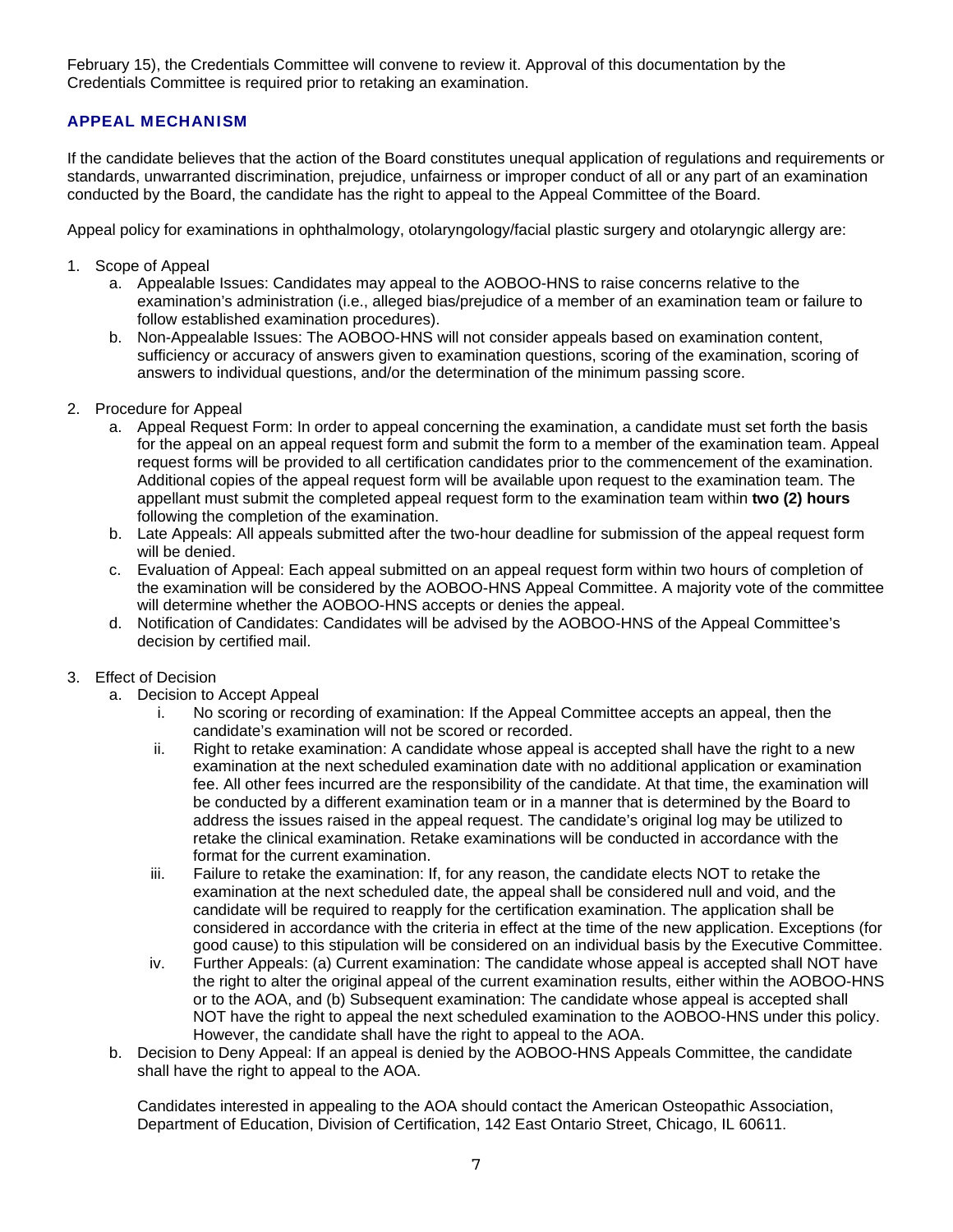# **CERTIFICATES**

Certificates are issued by the Board to candidates who have met all requirements for certification and who have received the approval of the Bureau of Osteopathic Specialists. Each certificate shall be signed by the chairman and vice chairman of the Board. No certificate is valid until it has been signed by the executive director of the AOA.

**Inactivation and Reinstatement:** Diplomates whose time-limited certification has been deemed inactive for any reason may petition the AOA BOS Certification Compliance Review (CCR) Committee to reactivate the certification. Physicians reentering the certification process within three (3) years of the expiration of inactivation of their certification may reenter the process by remediating or completing any outstanding certification or OCC requirements not fulfilled when the certification became inactive. The date of certification will be effective on the date that all requirements have been satisfied and valid for ten (10) years.

 $\Box$ 

#### APPENDIX A

Upon completion of the official registration process, each candidate for primary certificate and each diplomate for OCC agrees:

- To disqualification from examination and forfeiture of fee or from issuance of a certification of specialization or to the surrender of such certificate of specialization as directed by the American Osteopathic Association (AOA) in the event that any foregoing statements made by the diplomate are false, or in the event that any of the rules, regulations and requirements governing such examinations are violated, or in the event that the diplomate does not comply with any of the Bylaws and Rules and Regulations of the American Osteopathic Board of Ophthalmology and Otolaryngology-Head and Neck Surgery (AOBOO-HNS).
- To hold the AOA, the AOBOO, its members, examiners, officers and agents free from any damages, expense, or complaint by reason of any action they or any one of them may take in connection with the application, or the failure of the AOBOO to recommend issuance of such certification of specialization, or the revocation of any certificate of specialization issued pursuant to the application.
- To abide by the Code of Ethics of the AOA, which has been formulated to guide its member physicians and surgeons in their professional lives. The standards presented are designed to address the osteopathic physician's and surgeon's ethical and professional responsibilities to patients, to society, to the AOA, to others involved in healthcare and to the diplomate. The AOA has adopted the position that physicians and surgeons should play a major role in the development and instruction of medical ethics.
- To pledge that, if recommended by the AOBOO and if certified by the AOA, that the Constitution and Bylaws of the AOA will be upheld, and further pledge that if any violation of ethical conduct occurs, particularly as it relates to hospital procedure or surgical practices, this shall be deemed cause for revocation of certification by the AOBOO and by the AOA.

#### APPENDIX B

#### **Americans with Disabilities Act and Special Testing Accommodations**

The American Osteopathic Board of Ophthalmology and Otolaryngology-Head and Neck Surgery is committed to a policy of compliance with federal, state and local laws and regulations. The AOBOO-HNS, in compliance with the Americans with Disabilities Acts (ADA), has adopted the following policy. Physicians who are eligible for examination may submit an application for accommodation of a disability by using an application form approved by the Board.

#### *Definition of Disability*

Under the ADA, a disability is defined as a physical or mental impairment that substantially limits one or more of the major life activities of the individual. An individual is not substantially limited in a major life activity if the limitation does not amount to a significant restriction when compared with the abilities of the average person.

#### *Policy Statement*

All qualified candidates for board certification who suffer from a disability as defined in the ADA may apply to a certifying board for accommodation of that disability. The AOBOO-HNS shall have the discretionary authority, subject to review by the BOS Appeals Committee and the AOA Board of Trustees, to determine if an accommodation is appropriate.

#### *Procedure for Applying for Accommodation of Disability*

- 1. Requests for accommodation of a disability must be submitted in writing to the AOBOO-HNS at least ninety (90) days prior to the examination date. The request must be supported by appropriate documentation of the diagnosis of disability and the need for accommodation, including the evaluation of the candidate by a qualified professional (see documentation requirements below).
- 2. Requests for accommodation must be complete and submitted on time. The AOBOO-HNS will not delay scheduled administrations of examinations due to a candidate's failure to submit a complete application.
- 3. The AOBOO-HNS must complete its review of requests for accommodation in a timely fashion and advise the candidate within thirty (30) days of its receipt of a request for accommodation: (a) the requested accommodation will be granted, (b) the requested accommodation will be granted in part; (c) additional information is required; or (d) the requested accommodation will be denied.
- 4. The AOBOO-HNS may request additional information, including requiring an applicant to secure a second opinion from an outside expert or submitting the applicant's documentation to an outside expert. The cost of review by an outside expert will be paid by the AOBOO-HNS.
- 5. In general, reapplication for special accommodation is not required for each examination administration. However, applicants seeking accommodation of a new disability or a different accommodation of the same disability must submit new applications.

#### *Documentation Requirements*

Requirements for accommodation must be supported by appropriate documentation of the disability and the need for the requested accommodation. At a minimum, the application should provide the certifying board with the following information and documentation, which is to be prepared and furnished at the applicant's expense:

- **Identification of the disability**
- **Identification of the requested accommodation(s)** for each identified disability
- **The name and current contact information** (address, telephone number, email address) of each professional providing a report(s) in support of the disability and/or requested accommodation
- **A verification and authorization form** signed by the certification candidate
- **An education and examination history,** including the following information: (a) the name, location and dates of attendance for all schools the candidate attended from elementary school to the present, (b) identify the schools which provided accommodations for the disability in examination settings and the nature of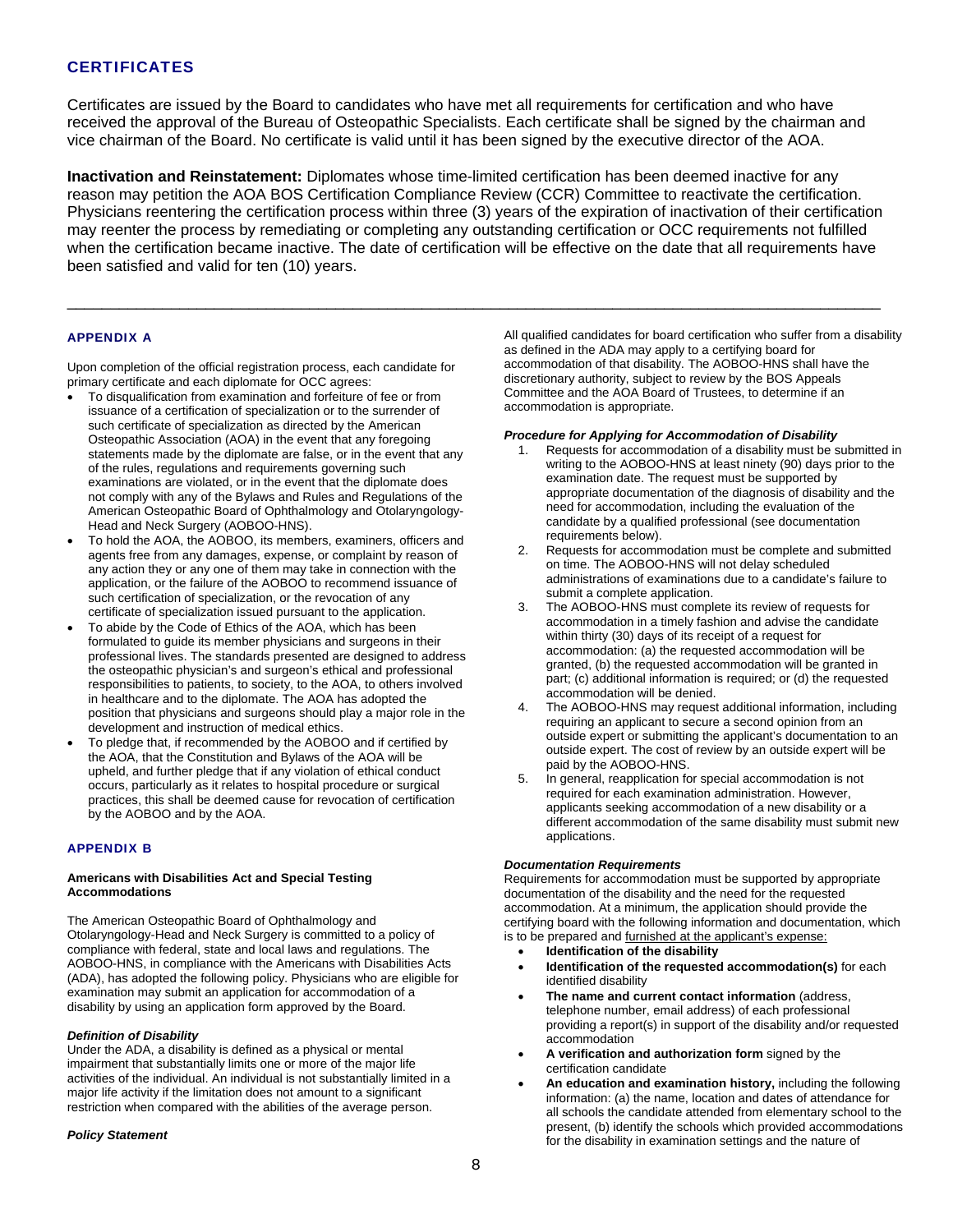accommodations made for the disability, (c) identify standardized tests completed in the course of the candidates education (e.g., ACT, SAT, MCAT, COMLEX/NBOME); (d) for each test identified, candidate to indicate whether he/she received an accommodation for the stated disability and identify the nature of the accommodation; (e) if the candidate sought an accommodation that has been denied, please explain the circumstances involved. If the candidate has never received an accommodation, please provide a detailed explanation as part of the neuropsychological evaluation discussed below concerning the reasons no accommodation was given in the past and the reason one is needed now.

 **For candidates seeking accommodation of a learning disability, a comprehensive neuropsychological evaluation report.** The report should be issued by a qualified professional (psychiatrist or licensed psychologist) who regularly practices neuropsychology. The report must be based upon examination of the applicant within the last five years. The report must be written on, or accompanied by a letter written on, the evaluating professional's letterhead. The requisite elements of a comprehensive evaluation are an intelligence test, an assessment of neuropsychological functions, an academic achievement test and psychiatric/psychological history. For candidates seeking accommodations on the basis of attention deficit disorder or hyperactivity disorder, the evaluation must include a behavioral index. The requirements for the neuropsychosocial report are identified and described in greater detail in Appendix B.

#### *Evaluation of Accommodation Requests*

The AOBOO-HNS will review requests for accommodation upon receipt of the information identified above. The review process will attempt to determine: (a) if a candidate is disabled and the nature of a disability, (b) whether the disability interferes with the candidate's ability to take the certifying examinations, (c) whether the requested accommodation is necessary to allow the candidate to take the examinations, (d) whether a different accommodation would better serve the purpose of the certifying exam while still allowing the candidate to take the examination.

Answers to these questions may not be clear from the documentation presented. Therefore, the certifying boards may request an opinion from an outside expert and either

send the documentation submitted by the candidate to the expert for review or ask the candidate to be examined by an outside expert. Cost of consultation with an outside expert will be paid by the AOBOO-HNS.

Based on the review of all documentation, the AOBOO-HNS may decide to: (a) grant a request for accommodation, (b) grant a request for accommodation that is different than the requested accommodation, or (c) deny the request for accommodation. The AOBOO-HNS will notify the candidate in writing of its decision. If the AOBOO-HNS decides not to grant a requested accommodation because a requested accommodation is a fundamental alteration or an undue burden, the Board shall notify the candidate of any alternative methods of accommodation suggested by the expert which are acceptable to it or, if no such alternatives have been suggested, the AOBOO-HNS shall inform the candidate and invite the candidate to suggest alternative accommodations.

#### *Appeals*

If a request for accommodation has not been granted, a candidate may request that the Board reconsider its decision or appeal the Board's decision to the Appeal Committee of the Bureau of Osteopathic Specialists. Any appeal must be submitted to the secretary of the BOS president within sixty (60) days of the date of the AOBOO-HNS written decision concerning the request for accommodation.

#### *Procedures for Examination Administration*

Where possible, examinations for disabled persons will be proctored and will be given on the same day as other examinations. The location of the examination administration will be determined by the Board on the basis of feasibility of providing necessary services and convenience to the candidate. Where appropriate, to reduce the effect of the candidate's disability on his or her performance on the examination, the following accommodations may be provided: (a) disabled persons may be tested separately, (b) disabled persons may be given assistance in

reading or recording answers, (c) auxiliary aids and services can be offered, but only if they do not fundamentally alter the measurement of skills or knowledge the examination is intended to test and they would not result in an undue burden to the Board; and/or (d) time extensions may be granted to accommodate disabled candidates. Other accommodations will be made upon presentation of appropriate information and documentation supporting the requested documentation.

#### APPENDIX C

#### *Required Elements of the Neuropsychosocial Report*

- Intelligence Tests. The Wechsler Adult Intelligence Scale-Revised is mandatory. The report may include other estimates of verbal and nonverbal intelligence deemed appropriate by the professional preparing the report, such as Peabody Picture Vocabulary Test, Raven's Progressive Matrices or Leiter International.
- 2. Assessment of Neuropsychological Functions, including: (a) a complete, integrated neuropsychological battery, such as the Halstead-Reitan Neuropsychological Battery or the Luria Nebraska Neuropsychological Battery; (b) memory assessments that utilize an age-normed, standardized instrument assessing both verbal and nonverbal memory such as the Wechsler Memory Scale-Revised; and (c) assessments of the specific cognitive and perceptual processes affected by the disability. Examples: in cases of auditory-verbal learning disabilities, include specific tests of phonemic processing. In cases of attention deficit disorder, include specific tests of sustained attentional resources, such as the Continuous Performance Test.
- 3. Academic Achievement Test Results. Standardized, comprehensive academic achievement test, appropriately normed for the candidate's age group, including assessment of spelling, arithmetic and reading comprehension.
- 4. Psychological/Psychiatric History, including (a) standardized psychometric assessment of personality and emotional functioning (MMPI-2 or MCMI-II); (b) standard diagnostic interview for presence of current psychiatric disorders; and (c) if the candidate has undergone treatment for a psychological or psychiatric condition within the past three years, provide a report, including diagnosis, from the treating mental health professional.
- 5. Behavioral Indices **(required only for candidates seeking accommodations on the basis of attention deficit disorder or hyperactivity disorder)** using standardized psychometric assessments of behavioral indices of attention deficit disorder, such as the Wender Scales or the Achenbach Scale.

The professional's report should address all appropriate elements relevant to the request for accommodation of disability. With respect to each element, the report should include the name of each test administered, its date, a description of the candidate's performance in each of the areas of the test battery, a summary of test scores, and a complete diagnostic formulation in standard DSM-IV terminology utilizing all diagnostic axes. Diagnostic formulations should integrate current testing findings with academic and psychiatric histories. Raw test data should be available upon request.

#### APPENDIX D

#### WHAT IS OCC?

Osteopathic Continuous Certification (OCC) is the process by which board-certified DOs maintain current status and demonstrate competency in their specialty area. The goals for OCC are to provide certified physicians and surgeons with a process by which they can continually assess and improve their skills and to assure patients and the public that certified physicians and surgeons are being assessed through reliable and valid measures.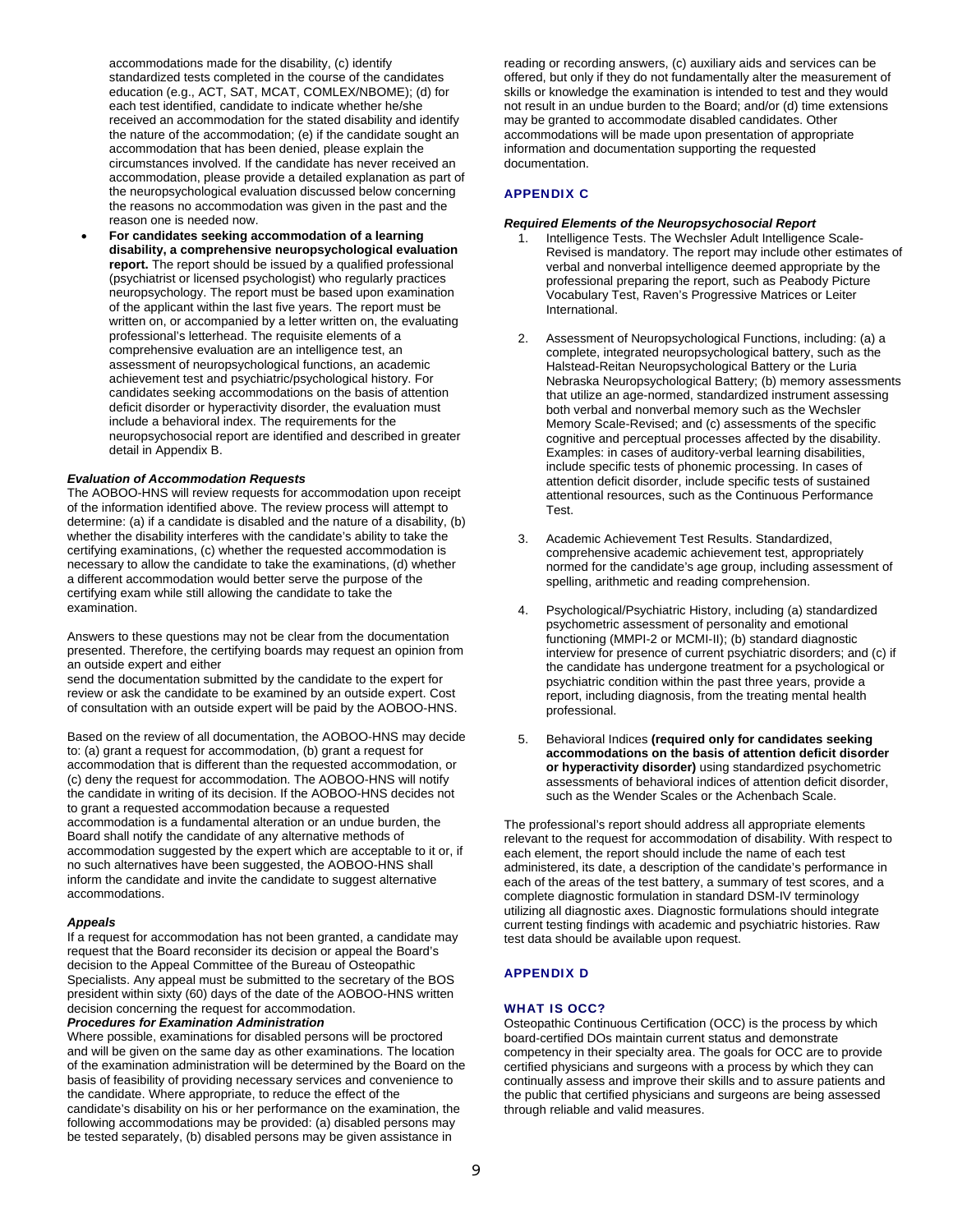#### OCC PROCESS

The OCC process is composed of five (5) documentation components, described in detail below:

- 1. Unrestricted state/jurisdictional military licensure
- 2. Lifelong learning (continuing medical education)
- 3. Cognitive assessment (written examination)
- 4. Practice performance assessment (clinical assessment, selfevaluation and demonstration of practice improvement)
- 5. Continuous (uninterrupted) AOA Membership

The OCC process is required to be completed over a ten (10) year cycle and repeated every ten (10) years, beginning January 1, 2013.

**Who is required to participate in OCC?** All diplomates with timelimited certification are required to participate in OCC.

**How may I meet the OCC requirements if I am not providing patient care?** Diplomates with time-limited certification, who are in an academic or administrative position and who are not clinically caring for patients, may request a clinically inactive status which allows diplomates to propose Component 4 activities that are applicable to their current role in osteopathic medicine. The Board must review and approve proposed Component 4 activities. All other OCC components must be satisfied, including the examination. The clinically inactive status applies to unemployed physicians and academic physicians who do not supervise residents providing patient care.

Should the diplomate decide to return to practice (part-time or full-time), he or she must submit proof of 25 hours of 1A CME in the specialty in the first year and take the written examination at the first available administration.

**How may I meet the Component 4 requirement if I am not currently practicing in my field of certification?** Diplomates who are in an academic or administrative position and who are not clinically caring for patients are required to complete non-patient care modules such as Communications, Ethics and/or Professionalism. Non-patient care modules will demonstrate that the diplomate is still maintaining knowledge of the basic competencies.

**Will I remain certified if I don't participate in OCC?** By choosing not to participate in OCC, you are voluntarily suspending the rights to your board certification as mandated by the American Osteopathic Association and Bureau of Osteopathic Specialists.

**Who has the option of participating?** If you hold a non-time-limited certification, participation in OCC is voluntary at this time; however, the AOBOO-HNS strongly encourages your participation. The Federation of State Medical Boards (FSMB) has agreed to accept OCC for Maintenance of Licensure (MOL). If you do not participate in OCC, you may have additional requirements for MOL as prescribed by the state(s) in which you are licensed. If a diplomate with a non-time-dated certification is required by a state licensing board or an outside entity (i.e., insurance provider) to participate in MOL/OCC, the diplomate will be required to complete all components of the OCC process.

Diplomates with non-time-limited certificates are still required to maintain their license to practice and to maintain AOA membership, which also includes meeting all CME requirements as outlined by the AOA.

Diplomates who hold a non-time-limited primary specialty certification and time-limited CAQ(s) must fully participate in the OCC process for the specialty area of the CAQ in order to maintain the CAQ and be deemed compliant with OCC. The OCC process remains voluntary for the primary specialty certification.

### APPLICATION FOR OCC

An official OCC application is required at the beginning of each OCC cycle. The application is required to ensure that the AOBOO-HNS has the most current contact information for the diplomate. The OCC application is available on the AOBOO-HNS website at www.aoboo.org.

All OCC application and documentation materials remain on file with and remain the property of the AOBOO-HNS.

**How do I start OCC for my specialty?** Official letters of announcement are sent to all diplomates who are required to participate in OCC, with a registration deadline of April 30, 2013 for primary specialties and April 30, 2014 for CAQs. The AOBOO-HNS provides an OCC registration process for all diplomates with a time-limited certificate, as well as for those diplomates with a non-time-limited certificate who wish to participate voluntarily.

**How can I track my progress regarding the continuous certification requirements?** The AOA has developed an online platform that is accessed through www.osteopathic.org in order to track the progress of an OCC cycle.

**Fellowship Exemption:** AOA board-certified physicians who begin fellowship training are exempt from participation in OCC during the training period only.

#### OCC FEES

Each diplomate is required to pay an annual AOBOO OCC fee of \$150.00. Verification and compliance with the OCC process will be available through the Board Office upon written request from the diplomate.

#### OCC COMPONENTS

#### Component 1: Unrestricted State/Jurisdictional Military **Licensure**

Each diplomate is required to maintain a valid and unrestricted state license to practice medicine in one of the 50 states or Canada, or a valid and unrestricted jurisdictional military license. In addition, diplomates are required to adhere to the AOA Code of Ethics. The AOBOO-HNS requires that the diplomate provide proof of valid and unrestricted license annually. The AOBOO-HNS will conduct at least once every other year random verifications of 25% of the diplomates in the OCC process. If, at the time of licensure verification, a diplomate has a restricted license as defined by the AOA, the diplomate must submit an update every six (6) months until the restriction has been lifted.

#### **What happens to my AOA board certification if I have a restricted**

**license?** The Certification Compliance Review (CCR) Committee, a sub-committee of the AOA Bureau of Osteopathic Specialists, will review all OCC files with license restrictions and monitor these suspensions on a case-by-case basis with the input of the individual certifying board.

#### Component 2: Lifelong Learning

During each three (3) year continuing medical education (CME) cycle, each diplomate must fulfill the AOA-required 120 hours, 30 hours of which must be Category 1A, and 50 hours of which must be Category 1 or 2 primary specialty credit hours as defined by the AOBOO-HNS. Diplomates holding one or more certificates of added qualifications (CAQs) must earn a minimum of 13 specialty credits in each subspecialty area of certification.

A list of AOBOO-HNS-approved specialty courses will be posted on the Board website at www.aoboo.org. The AOBOO-HNS strongly recommends that each diplomate attend at least one (1) AOCOO-HNS Annual Clinical Assembly in every three (3) year CME period. The AOBOO-HNS requires that the diplomate submit a copy of the AOA CME report at least once during every three (3) year CME cycle. Diplomates who do not fulfill the CME requirements as outlined above are required to submit in writing a corrective action plan, and they will be expected to fulfill the requirement within the first five (5) months of the next CME cycle as described in the AOA CME Guide.

#### Component 3: Cognitive Assessment

Each diplomate is required to take and pass a written examination before the expiration of the time-limited certificate. Components 1 and 5 must be verified prior to taking an examination.

**When are the examinations offered?** The written examinations are offered twice a year (spring and fall). Diplomates are eligible to take the examination three (3) years prior to the expiration date of their certification, thereby allowing six (6) opportunities to pass the examination.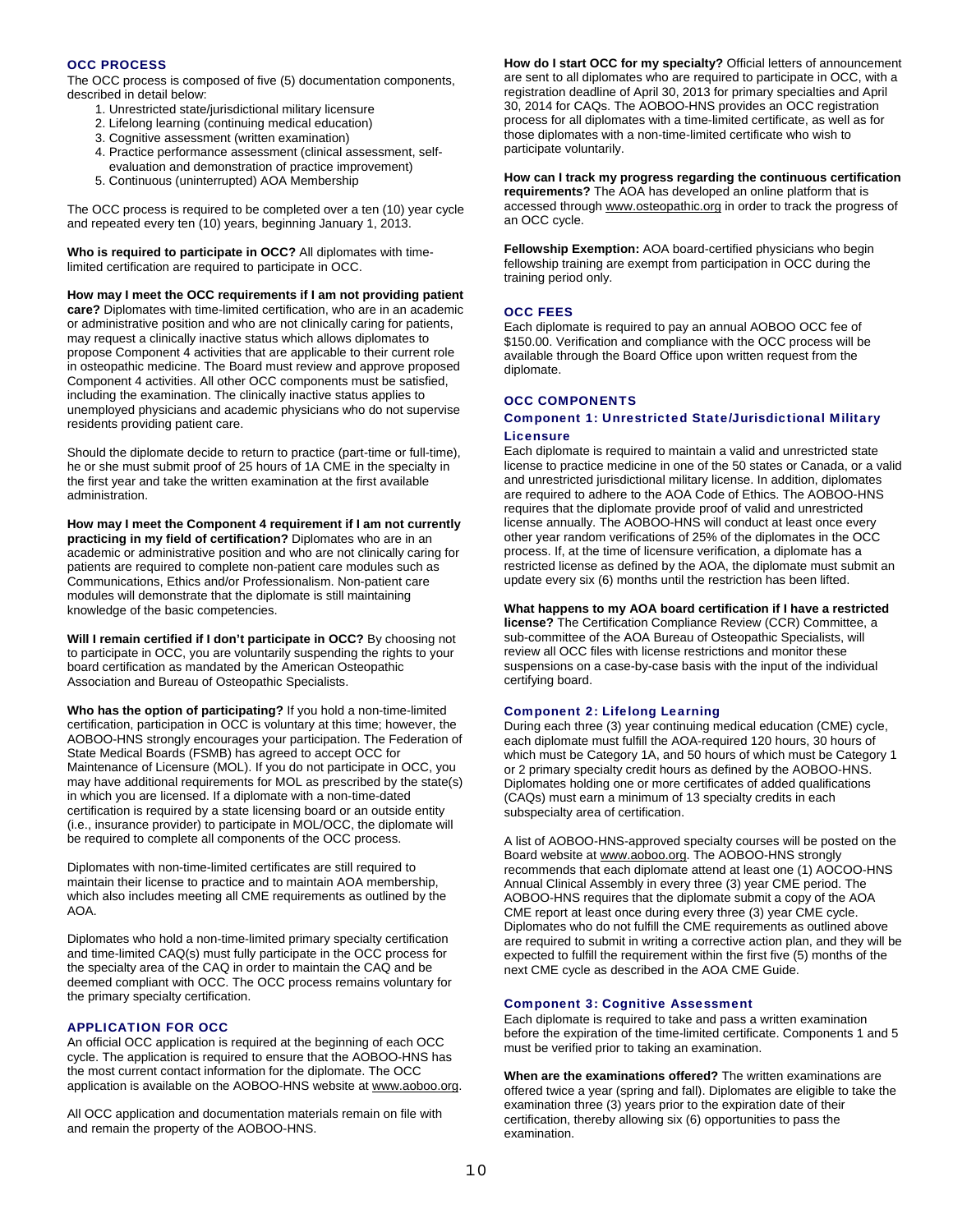**Eligibility example:** A diplomate whose original certificate was issued in May 2005 and will expire in May 2015 is eligible for the written examination as early as the spring of 2012 through the fall of 2014.

If the diplomate passes the written examination in a year prior to the year in which the certificate expires, the passing grade will be held and reported to the AOA in the year of expiration, thus maintaining the 10 year time period of certification. The new certificate will be valid for ten (10) years from the date of the expiring certificate.

Upon failure of the OCC written examination, and subsequent expiration of the diplomate's certification, the AOA will be notified, and the certification will be inactivated.

**OCC Reentry Process:** Diplomates whose time-limited certifications have been deemed inactive for any reason may petition the AOA BOS Certification Compliance Review (CCR) Committee to reactivate the certification. This process also applies to non-clinical and academic physicians reentering clinical practice and to former non-time-limited certificate holders who did not maintain their board certification as required.

- 1. Physicians reentering the certification process within three (3) years of the expiration or inactivation of their certification may reenter the process by remediating or satisfying any outstanding OCC requirements not fulfilled when the certification became inactive. The certification will be effective on the date that all requirements have been satisfied and valid for ten (10) years.
- 2. Physicians wishing to reenter the certification process more than three (3) years following the expiration or inactivation of their certification must take the Component 3 cognitive assessment examination at the next available administration and immediately begin the OCC process through participation in a Component 4 activity. Additional remedial activities such as training or continuing medical education may also be required.

#### Component 4: Practice Performance Assessment (PPA)

Each diplomate is required to participate in a practice performance assessment (PPA) process. The goal of the practice performance assessment is to demonstrate performance improvement in knowledge and skills. Diplomates are asked to demonstrate that they can assess the quality of care they provide as compared to peers and national benchmarks and then apply the best evidence or consensus recommendations to improve that care using follow-up assessments. Diplomates found to be deficient in the PPA process will be required to provide documentation of appropriate remediation of the deficiencies.

The AOBOO-HNS mechanism for practice performance assessment will be a case review and self-evaluation, including assessment activities of AOA-specific core competencies.

Case-specific PPA modules have been developed from a list of medical/surgical procedures most common to the ophthalmology and otolaryngology. The PPA modules must be completed prior to the end of the sixth year of the OCC process (December 31, 2018). This will allow the necessary time for the diplomate to demonstrate remediation and improvement.

**PPA Module Collection Information:** Diplomates are required to collect data from a minimum of ten (10) consecutive patient records extracted for a designated condition, disease or procedure. Data collected from the patient records submitted must be from patients treated by the diplomate and not by other physicians in a group practice. The AOBOO-HNS will provide samples of the PPA modules with instructions. Once the PPA data has been collected and the diplomate is ready to begin entering the data into the online platform, the PPA project must be completed within 90 days of the start date. PPA data is confidential. The AOBOO-HNS reserves the right to audit PPA activities; therefore, it is the responsibility of the diplomate to maintain the patient records in a format that is retrievable in the event of an audit. An attestation form signed by the diplomate must be submitted to the AOBOO-HNS.

The diplomate's data will be compared to accepted national benchmarks or established consensus guidelines. The Board will provide findings and comments to the diplomate. If the diplomate does not meet national benchmarks or established consensus guidelines, a remediation plan will be developed. Remediation must be completed, and appropriate evidence must be submitted, within the time frame established by the Board. After a specified time (6-12 months), the diplomate will again extract patient data from a minimum of ten (10) new consecutive records. An analysis of improvement or maintenance of national benchmarks or established consensus guidelines will be performed.

The online PPA modules are available online. Once a diplomate begins entering the required data, the diplomate will have no longer than 90 days to complete the PPA module. The AOBOO PPA online module is designed:

- 1. To create an osteopathic and specialty-specific module for the collection of data.
- 2. To make the entering and collection of data as straightforward and uncomplicated as possible.
- 3. To provide an online platform for the review of data entered by OCC participants.
- 4. To provide accessible data in order to create osteopathic surgical benchmarks.
- 5. To provide a confidential approach to a standardized platform for data to be analyzed.

**Limited Scope:** Diplomates who verify that 90% or more of their primary practice does not currently fall within the scope of their primary specialty board certification may propose an alternate Component 4 PPA project outside of those currently offered by the AOBOO-HNS. Projects must meet the requirements for Component 4 as outlined in the BOS Handbook (Article XII, Section 5) as outlined below.

#### **BOS Handbook, Article XII. OCC Section 5. OCC Component 4: Practice Performance Assessment and Improvement**

Diplomates must engage in continuous quality improvement through comparison of personal practice performance as measured against national benchmarks for the medical specialty or condition. The Standards Review Committee has set minimum standards for each practice performance assessment activity as follows:

- A. Minimum of 10 patient charts extracted for a designated condition, disease or procedure.
- All patient chart information submitted by the diplomate must be from patients treated by the diplomate, rather than from other physicians in a group practice.
- C. The diplomate provides the extracted patient data to his/her Specialty Certifying Board in a specified format.
- D. Diplomate data will be compared to accepted national benchmarks. These benchmarks must be identified and included with the Board's submission the Standards Review Committee.
- E. Benchmarks and associated criteria must be clearly defined prior to the diplomate engaging in the process. Some Specialty Certifying Boards must establish benchmarks based upon accepted standards of care, as national benchmarks may not exist for the specialty.
- F. Certifying Board provides the findings and comments to the diplomate.
- G. If the diplomate did not meet benchmarks, a remediation plan is developed.
	- 1. If remediation is necessary, the diplomate will engage in a remediation program as specified or approved by the Board. The remediation must be completed with appropriate evidence submitted within the time frame established by the Board.